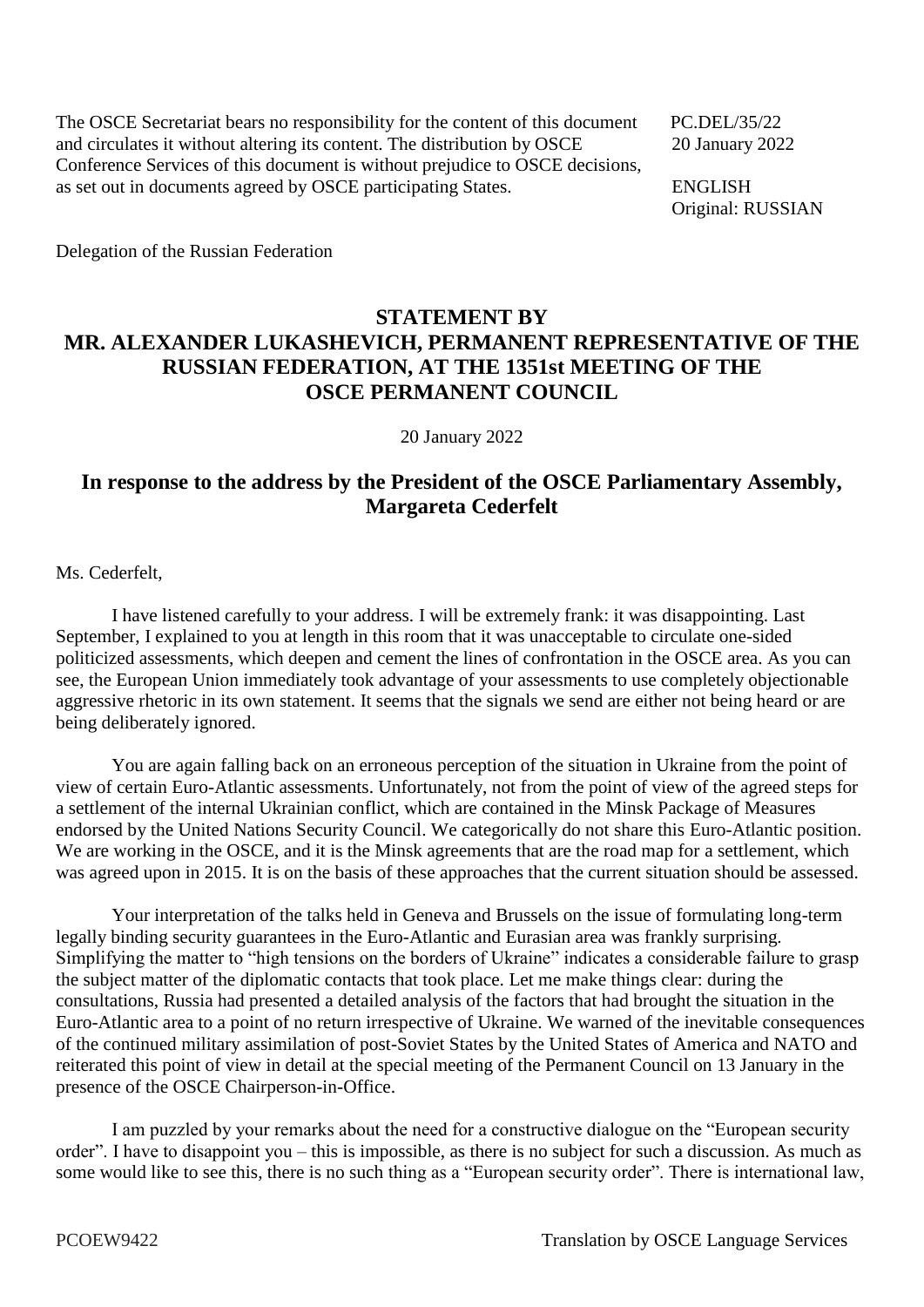the Charter of the United Nations and political commitments within the OSCE to develop the concept of comprehensive, equal and indivisible security. Indeed, it is this concept that was again enshrined in 1999 in the Charter for European Security, which was signed at the highest level by all participating States.

The tone you have chosen to take, Ms. Cederfelt, in your observations about Ukraine leaves us under no illusions: the Assembly is increasingly becoming a tool for serving the geopolitical interests of a group of countries bent on stirring up confrontation in the pan-European space. Their aim is not to swiftly resolve the situation in eastern Ukraine, but something altogether different – to find ways of using Ukraine as an instrument of anti-Russian policy. To this end, attempts are being made to distort the nature of the internal Ukrainian conflict, to shift responsibility for the implementation of the Minsk agreements on to Russia and to attribute to our country certain obligations under the settlement process that are not and never were in the Minsk agreements.

It seems that you ought to refrain from repeating unsubstantiated allegations about "the Russian violation of Ukraine's sovereignty" and instead use the influence you have over the Ukrainian Government to induce the leadership in Kyiv to implement the Minsk agreements as quickly and rigorously as possible on the basis of direct dialogue with the authorities in Donetsk and Luhansk. The Minsk Package of Measures, endorsed by the United Nations Security Council, envisages an immediate end to the violence, an inclusive dialogue on the outlines of future peaceful State-building, and internal Ukrainian reforms in the interests of lasting and sustainable peace.

As regards the other conflicts in the OSCE's area of responsibility, we urge that as responsible an approach as possible be taken to interpreting the nuances of the settlement process. This is a highly sensitive matter, which makes restraint in judgements all the more important.

We share your view regarding the importance of resolute international efforts to address the challenges caused by climate change. At the same time, attempts to establish a direct and, to put it bluntly, politically biased link between climate and security should be avoided. Effective co-operation among participating States in mitigating and adapting to the adverse impacts of climate change needs to be strengthened, as provided for in the relevant Stockholm Ministerial Council decision. That being said, the United Nations Framework Convention on Climate Change and the Paris Agreement remain the principal intergovernmental mechanisms for developing responses in this field.

As before, we support the desire of parliamentarians to observe elections in the OSCE area. Nevertheless, uniform rules approved by all participating States for election monitoring need to be drawn up in the OSCE. This would enable both the OSCE Parliamentary Assembly and the Office for Democratic Institutions and Human Rights to redress the chronic geographical imbalances in this sphere, avoid obvious inconsistencies in the description of electoral processes in States "east and west of Vienna" and prevent dubious politicized decisions in the work in this very important area.

There are a host of problems in the OSCE area requiring a truly urgent solution, which you rightly mentioned in your statement. We are not only talking about the pandemic and its social and economic consequences. Among the topics requiring everyone's attention are the rise in intolerance and xenophobia, the glorification of Nazism and the spread of the neo-Nazism virus. This is very important also from the point of view of the risk of transmission of these monstrous phenomena among young people.

In conclusion, I should like to draw your attention to the unacceptability of exacerbating anti-Russian hysteria in the Assembly. Despite the differences of opinion, we call upon our partners to discuss and resolve problems with an open mind and without politicized assessments. We are convinced of the need to improve the Rules of Procedure of the Parliamentary Assembly. Prohibiting the submission of draft